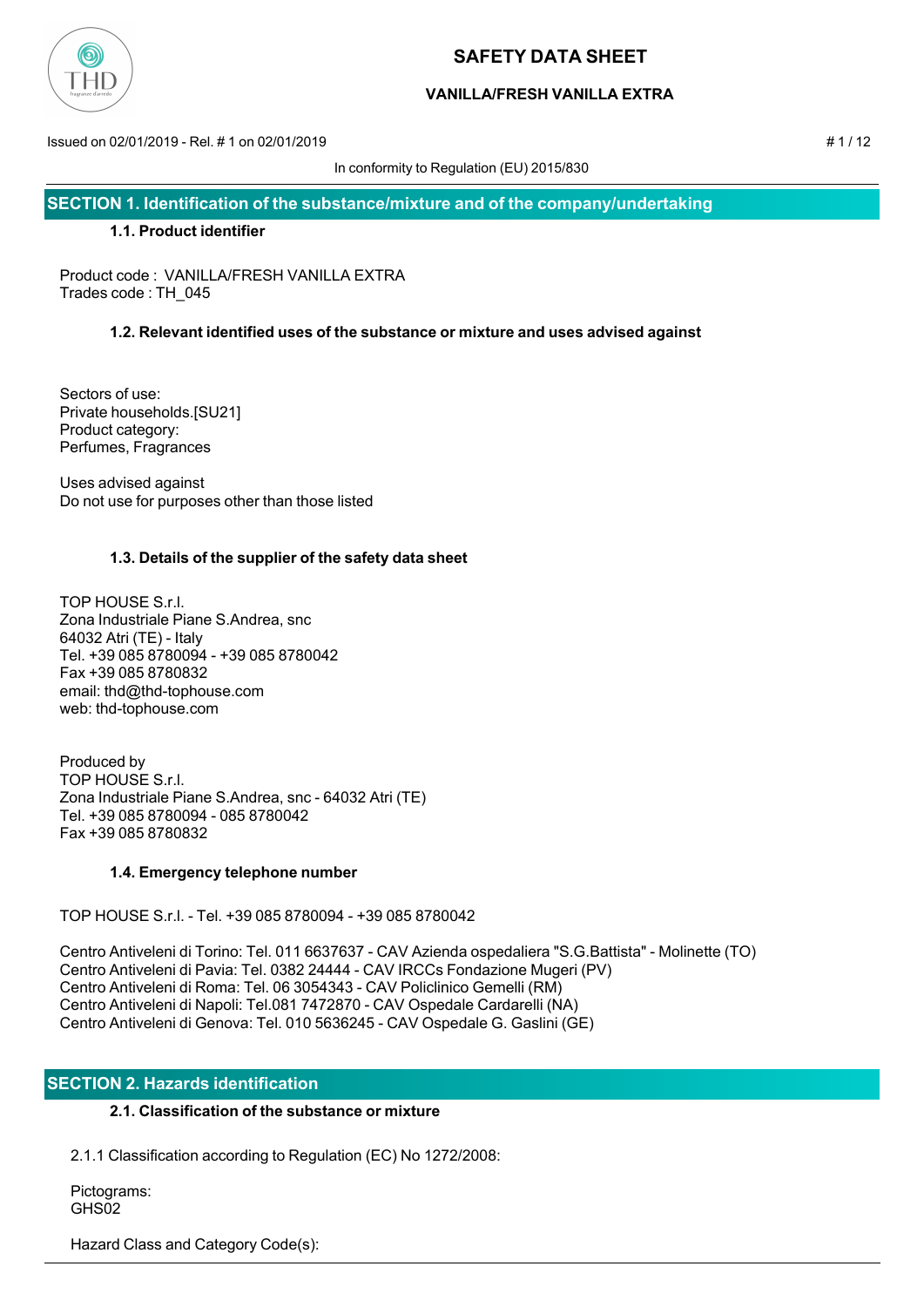

## **VANILLA/FRESH VANILLA EXTRA**

Issued on 02/01/2019 - Rel. # 1 on 02/01/2019 # 2 / 12

In conformity to Regulation (EU) 2015/830

Flam. Liq. 2, Aquatic Chronic 3

 Hazard statement Code(s): H225 - Highly flammable liquid and vapour.

H412 - Harmful to aquatic life with long lasting effects.

 The product easy inflames if subordinate to an ignition source. The product is dangerous to the environment as it is harmful to aquatic life with long lasting effects

### **2.2. Label elements**

Labelling according to Regulation (EC) No 1272/2008:

Pictogram, Signal Word Code(s): GHS02 - Danger

Hazard statement Code(s):

H225 - Highly flammable liquid and vapour.

H412 - Harmful to aquatic life with long lasting effects.

Supplemental Hazard statement Code(s):

EUH208 - Contains DIACETILE, citral, Geraniol, Geranyl acetate, D-limonene . May produce an allergic reaction.

Precautionary statements:

**General** 

P101 - If medical advice is needed, have product container or label at hand.

P102 - Keep out of reach of children.

Prevention

P210 - Keep away from heat, hot surfaces, sparks, open flames and other ignition sources. No smoking.

P233 - Keep container tightly closed.

P273 - Avoid release to the environment.

Response

P370+P378 - In case of fire: Use water or CO2 to extinguish.

Storage

P403+P235 - Store in a well-ventilated place. Keep cool.

Disposal

P501 - Dispose of contents/container according to local law.

Contains:

DIACETILE, citral, Geraniol, Geranyl acetate, D-limonene

### **2.3. Other hazards**

The substance / mixture NOT contains substances PBT/vPvB according to Regulation (EC) No 1907/2006, Annex XIII

No information on other hazards Packaging to be fitted with a tactile warning

# **SECTION 3. Composition/information on ingredients**

# **3.1 Substances**

Irrilevant

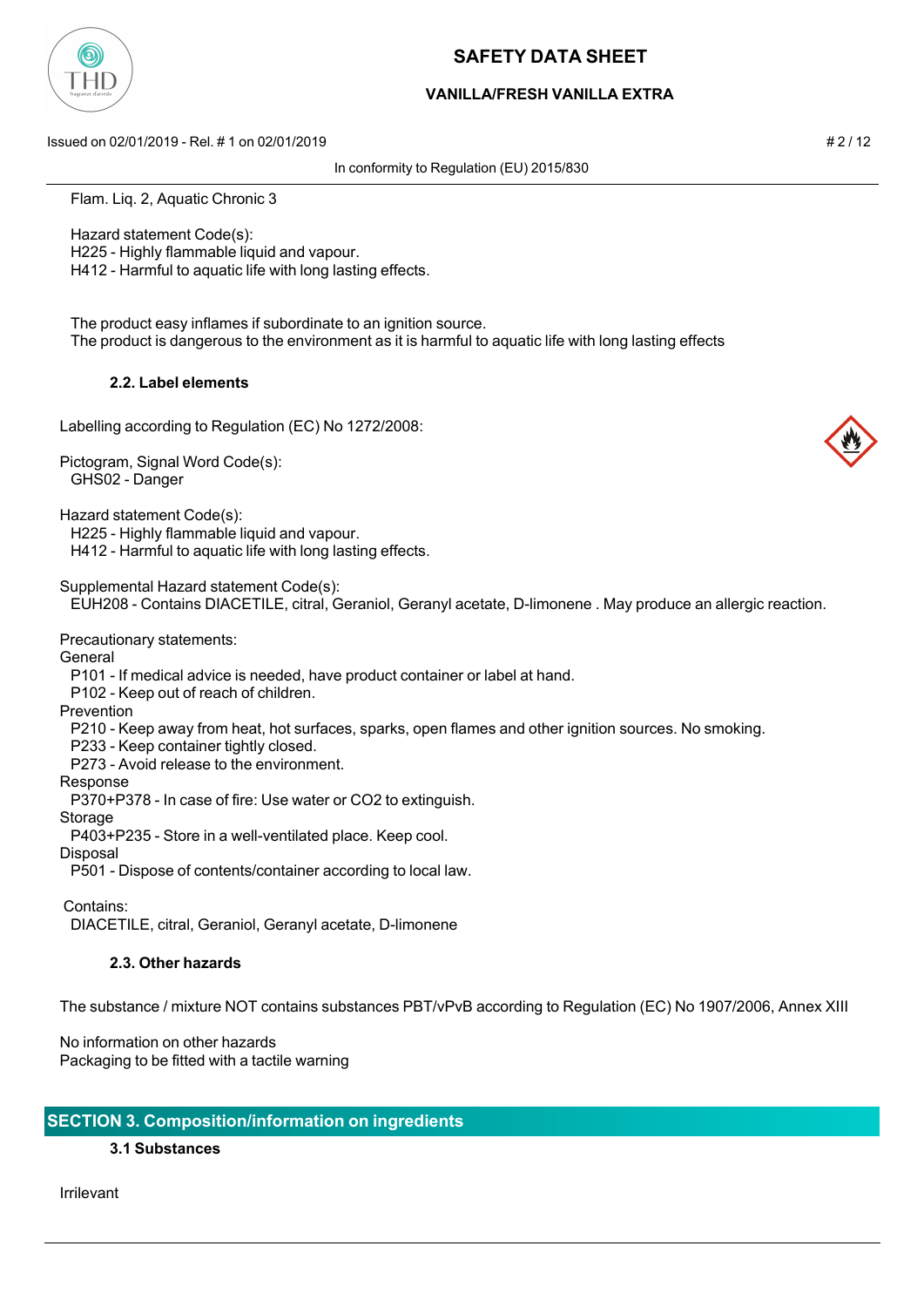

# **VANILLA/FRESH VANILLA EXTRA**

Issued on 02/01/2019 - Rel. # 1 on 02/01/2019 **# 3** / 12

In conformity to Regulation (EU) 2015/830

Refer to paragraph 16 for full text of hazard statements

Allergens contained:

Terpeni d'arancio = 0,200

| <b>Substance</b>           | Concentration   | <b>Classification</b>                                                                                                                                    | Index        | <b>CAS</b>     | <b>EINECS</b> | <b>REACh</b>         |
|----------------------------|-----------------|----------------------------------------------------------------------------------------------------------------------------------------------------------|--------------|----------------|---------------|----------------------|
| propan-2-ol                | $> 1 \le 5\%$   | Flam. Liq. 2, H225;<br>Eye Irrit. 2, H319;<br>STOT SE 3, H336                                                                                            | 603-117-00-0 | 67-63-0        | 200-661-7     |                      |
| Vanillin                   | $> 1 \le 5\%$   | Eye Irrit. 2, H319                                                                                                                                       |              | 121-33-5       | 204-465-2     |                      |
| Linalool                   | $> 1 \le 5\%$   | Skin Irrit. 2, H315;<br>Eye Irrit. 2, H319                                                                                                               |              | 78-70-6        |               |                      |
| Coumarin                   | $> 0.1 \le 1\%$ | Acute Tox. 4, H302                                                                                                                                       |              | $91-64-5$      |               |                      |
| Geraniol                   | $> 0.1 < 1\%$   | Skin Irrit. 2, H315;<br>Skin Sens. 1, H317;<br>Eye Dam. 1, H318                                                                                          |              | $106 - 24 - 1$ |               |                      |
| citral                     | $> 0.1 < 1\%$   | Skin Irrit. 2, H315;<br>Skin Sens. 1, H317                                                                                                               | 605-019-00-3 | 5392-40-5      | 226-394-6     |                      |
| 2,6-di-tert-butyl-p-cresol | $> 0.1 \le 1\%$ | Aquatic Chronic 1,<br>H410                                                                                                                               |              | 128-37-0       | 204-881-4     | 01-2119565<br>113-46 |
| citral                     | $> 0, 1 < 1\%$  | Skin Irrit. 2, H315;<br>Skin Sens. 1, H317                                                                                                               | 605-019-00-3 | 5392-40-5      | 226-394-6     |                      |
| D-limonene                 | $> 0, 1 < 1\%$  | Flam. Liq. 3, H226;<br>Skin Irrit. 2, H315;<br>Skin Sens. 1, H317;<br>Aquatic Acute 1,<br>H400; Aquatic<br>Chronic 1, H410                               | 601-029-00-7 | 5989-27-5      | 205-341-0     |                      |
| <b>DIACETILE</b>           | $> 0, 1 < 1\%$  | Flam. Liq. 2, H225;<br>Acute Tox. 4, H302;<br>Skin Irrit. 2, H315;<br>Skin Sens. 1, H317;<br>Eye Dam. 1, H318;<br>Acute Tox. 3, H331;<br>STOT RE 2, H373 |              | 431-03-8       | 207-069-8     |                      |
| Geranyl acetate            | $> 0, 1 < 1\%$  | Skin Corr. 2, H315;<br>Skin Sens. 1B, H317;<br>Aquatic Chronic 3,<br>H412                                                                                |              | 105-87-3       | 203-341-5     |                      |

### **Fractionated global values**

| H <sub>225</sub> | $= 150.35$ | H373 | $= 0.20$ | H <sub>302</sub>  | $= 1.20$ | H <sub>3</sub> 15 | $= 4.30$ |
|------------------|------------|------|----------|-------------------|----------|-------------------|----------|
| H317             | $= 1.80$   | H331 | $= 0.20$ | H <sub>3</sub> 18 | $= 0.70$ | H <sub>3</sub> 19 | $= 8.35$ |
| H335             | $= 0.50$   | H412 | $= 0.20$ | H410              | $= 0.40$ | H <sub>226</sub>  | $= 0.20$ |
| H400             | $= 0.20$   | H336 | $= 3.85$ |                   |          |                   |          |

## **SECTION 4. First aid measures**

### **4.1. Description of first aid measures**

#### Inhalation:

Air the area. Move immediately the contaminated patient from the area and keep him at rest in a well ventilated area.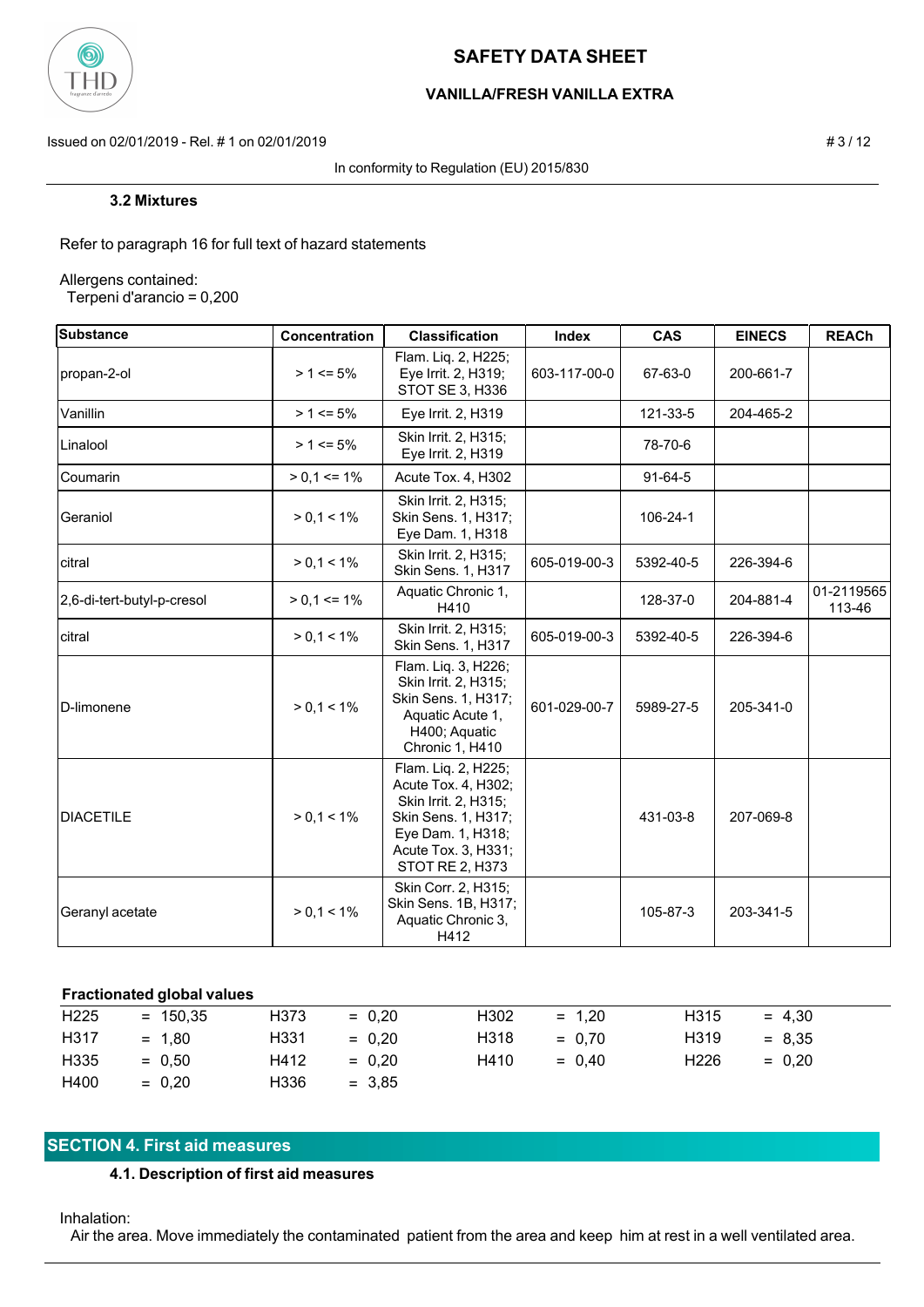

## **VANILLA/FRESH VANILLA EXTRA**

Issued on 02/01/2019 - Rel. # 1 on 02/01/2019 # 4 / 12

In conformity to Regulation (EU) 2015/830

If you feel unwell seek medical advice.

Direct contact with skin (of the pure product).: Wash thoroughly with soap and running water.

Direct contact with eyes (of the pure product).:

Wash immediately and thorougly with running water for at least 10 minutes.

Ingestion:

Not hazardous. It's possible to give activated charcoal in water or liquid paraffin medicine

### **4.2. Most important symptoms and effects, both acute and delayed**

No data available.

### **4.3. Indication of any immediate medical attention and special treatment needed**

If medical advice is needed, have product container or label at hand.

## **SECTION 5. Firefighting measures**

#### **5.1. Extinguishing media**

Advised extinguishing agents: In the case of fire use: water or CO2 to extinguish.

#### Extinguishing means to avoid:

Water jets. Use water jets only to cool the surfaces of the containers exposed to fire.

### **5.2. Special hazards arising from the substance or mixture**

No data available.

### **5.3. Advice for firefighters**

Use protection for the breathing apparatus

Safety helmet and full protective suit.

The spray water can be used to protect the people involved in the extinction

You may also use selfrespirator, especially when working in confined and poorly ventilated area and if you use

halogenated extinguishers (Halon 1211 fluobrene, Solkan 123, NAF, etc...)

Keep containers cool with water spray

# **SECTION 6. Accidental release measures**

### **6.1. Personal precautions, protective equipment and emergency procedures**

6.1.1 For non-emergency personnel: Leave the area surrounding the spill or release. Do not smoke Wear gloves and protective clothing

6.1.2 For emergency responders: Wear gloves and protective clothing Eliminate all unguarded flames and possible sources of ignition. No smoking.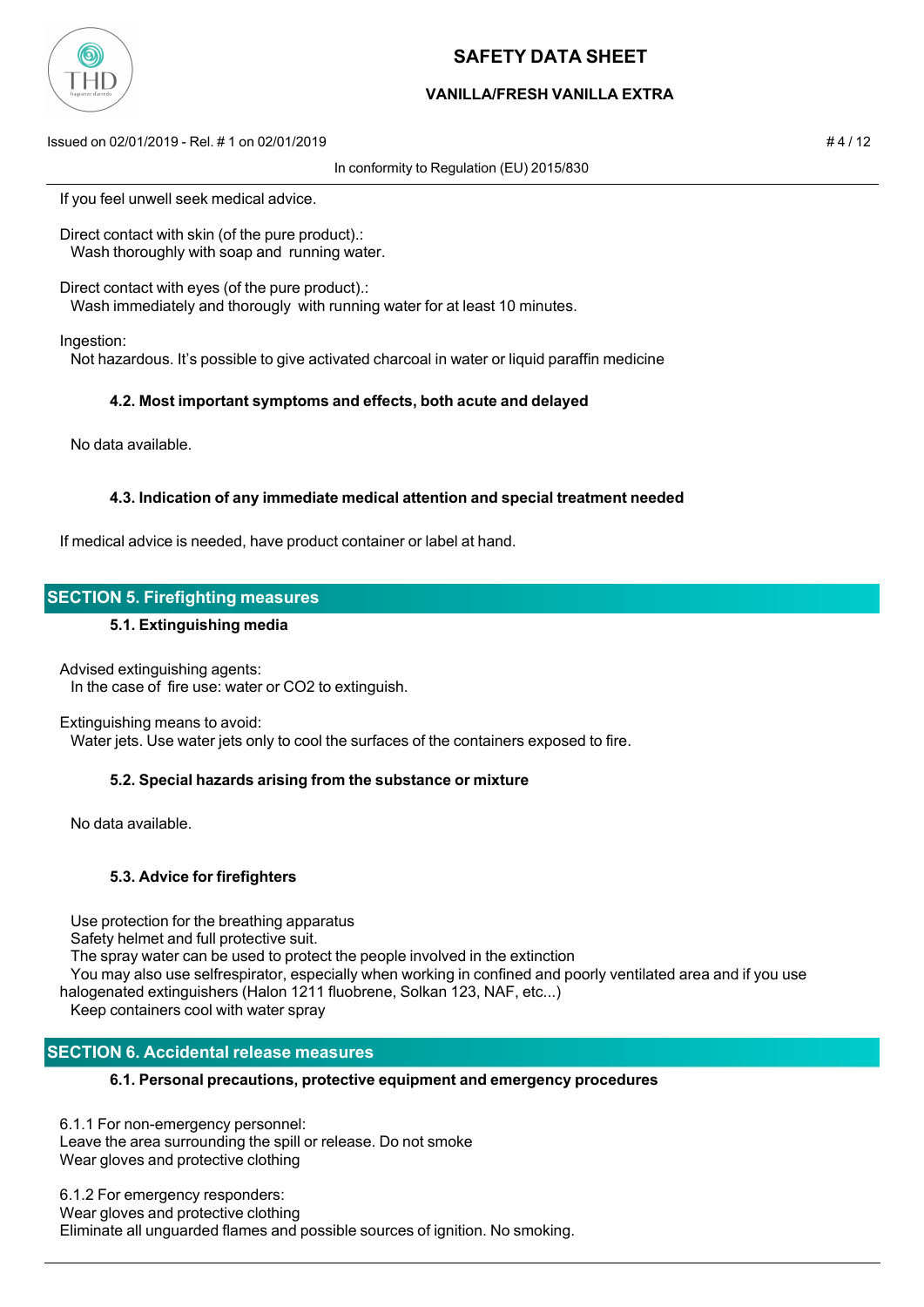

## **VANILLA/FRESH VANILLA EXTRA**

Issued on 02/01/2019 - Rel. # 1 on 02/01/2019 # 5 / 12

In conformity to Regulation (EU) 2015/830

Provision of sufficient ventilation. Evacuate the danger area and, in case, consult an expert.

# **6.2. Environmental precautions**

 Contain spill with earth or sand. If the product has entered a watercourse in sewers or has contaminated soil or vegetation, notify it to the authorities. Discharge the remains in compliance with the regulations

## **6.3. Methods and material for containment and cleaning up**

 6.3.1 For containment: Recover the product for reuse, if possible, or for removal. Possibly absorb it with inert material. Prevent it from entering the sewer system.

 6.3.2 For cleaning up: After wiping up, wash with water the area and materials involved

 6.3.3 Other information: Nothing in particular.

## **6.4. Reference to other sections**

Refer to paragraphs 8 and 13 for more information

# **SECTION 7. Handling and storage**

# **7.1. Precautions for safe handling**

 Avoid contact and inhalation of vapors Do not smoke at work At work do not eat or drink. Wear protective gloves/protective clothing/eye protection/face protection. See also paragraph 8 below.

# **7.2. Conditions for safe storage, including any incompatibilities**

 Keep in original container closed tightly. Do not store in open or unlabeled containers. Keep containers upright and safe by avoiding the possibility of falls or collisions. Store in a cool place, away from sources of heat and `direct exposure of sunlight. Keep containers tightly closed. Always store in well ventilated areas. Never close the container tightly, leave a chance to vent Keep away from open flames, sparks and heat sources. Avoid direct sunlight exposure.

# **7.3. Specific end use(s)**

Private households.: Handle with care. Store in a ventilated place away from heat sources. Keep container tightly closed.

**SECTION 8. Exposure controls/personal protection**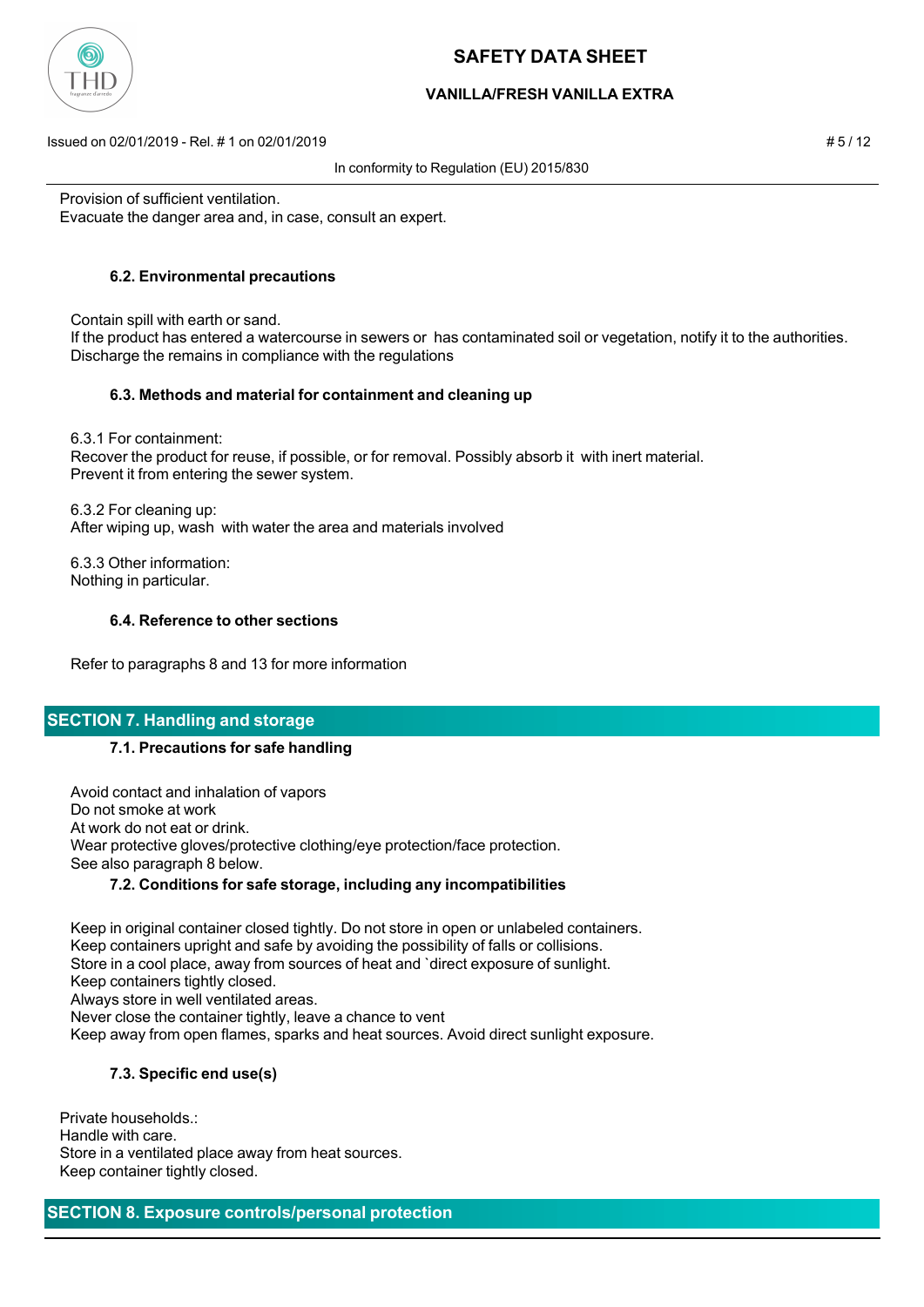

## **VANILLA/FRESH VANILLA EXTRA**

Issued on 02/01/2019 - Rel. # 1 on 02/01/2019 # 6 / 12

In conformity to Regulation (EU) 2015/830

#### **8.1. Control parameters**

 Related to contained substances: propan-2-ol: TLV: TWA 200 ppm 400 ppm as STEL A4 (not classifiable as a human carcinogen); (ACGIH 2004). MAK: 200 ppm 500 mg/m peak limitation Category: II (2); Risk group for pregnancy: C; (DFG 2004).

D-limonene:

MAK: 20 ppm mg/m 110 skin sensitization (Sh); Peak limitation category: II (2); Risk group for pregnancy: C; (DFG 2005).

#### **8.2. Exposure controls**

Appropriate engineering controls: Private households.: No specific control required.

Individual protection measures:

 (a) Eye / face protection Not needed for normal use.

(b) Skin protection

 (i) Hand protection Not needed for normal use.

 (ii) Other Wear normal work clothing.

 (c) Respiratory protection Not needed for normal use.

 (d) Thermal hazards No hazard to report

Environmental exposure controls: Related to contained substances: D-limonene: Do not let this chemical contaminates the environment.

### **SECTION 9. Physical and chemical properties**

### **9.1. Information on basic physical and chemical properties**

| <b>Physical and chemical properties</b> | Value                           | Determination method |
|-----------------------------------------|---------------------------------|----------------------|
| Appearance                              | Liquid, from colorless to straw |                      |
| Odour                                   | Itaste                          |                      |
| <b>Odour threshold</b>                  | Inot determined                 |                      |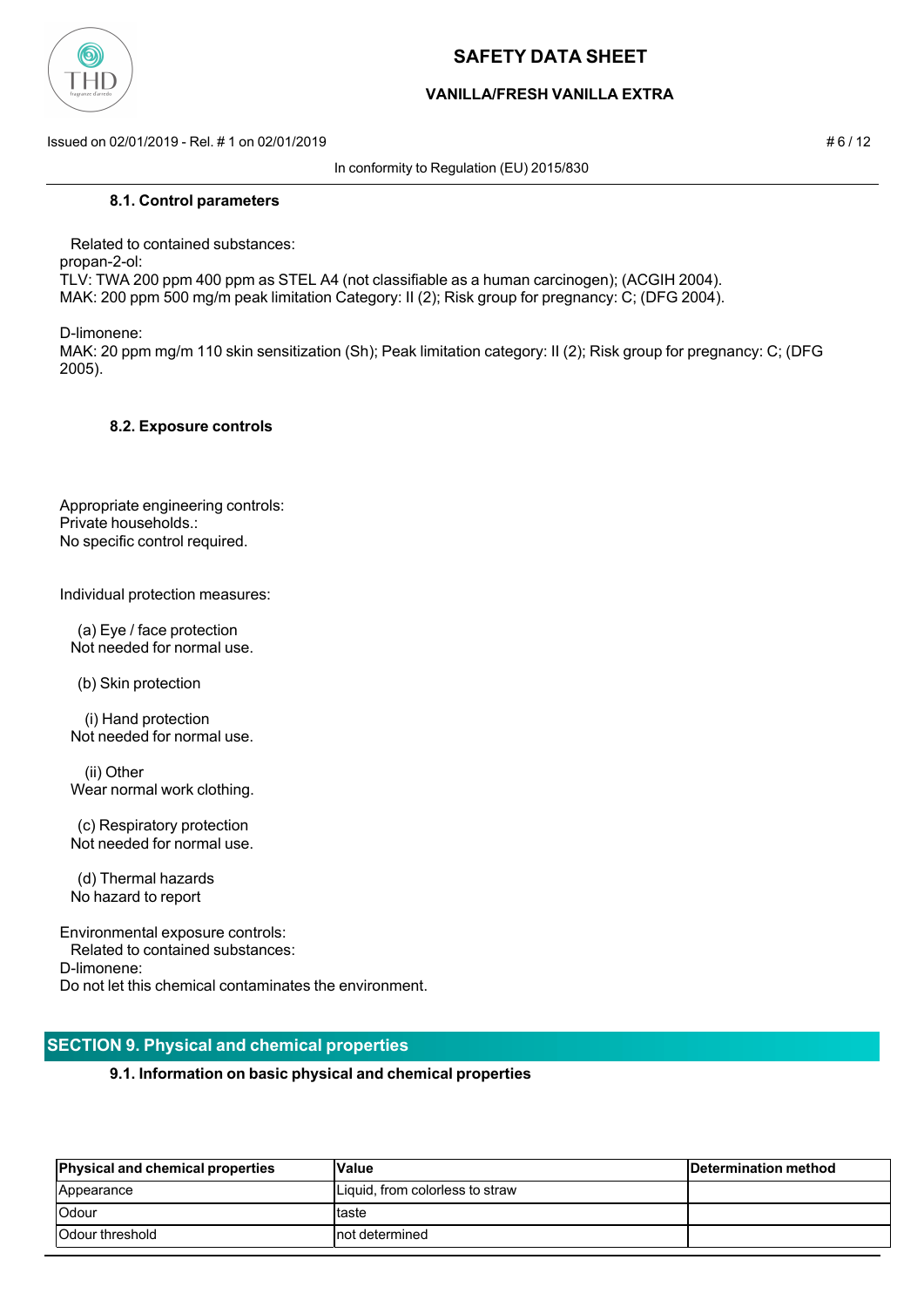

# **VANILLA/FRESH VANILLA EXTRA**

Issued on 02/01/2019 - Rel. # 1 on 02/01/2019 # 7 / 12

In conformity to Regulation (EU) 2015/830

| <b>Physical and chemical properties</b>      | Value                                   | <b>Determination method</b> |
|----------------------------------------------|-----------------------------------------|-----------------------------|
| pH                                           |                                         | EPA 150.1 1982              |
| Melting point/freezing point                 | not determined                          |                             |
| Initial boiling point and boiling range      | $86^{\circ}$ C                          | Phisical                    |
| Flash point                                  | $14^{\circ}$ C                          | ASTM D 93 (2006)            |
| Evaporation rate                             | not determined                          |                             |
| Flammability (solid, gas)                    | not determined                          |                             |
| Upper/lower flammability or explosive limits | not determined                          |                             |
| Vapour pressure                              | not determined                          |                             |
| Vapour density                               | not determined                          |                             |
| Relative density                             | $0,819$ kg/l                            | ASTM D1298-12b(2017)        |
| Solubility(ies)                              | not determined                          |                             |
| Water solubility                             | not determined                          |                             |
| Partition coefficient: n-octanol/water       | not determined                          |                             |
| Auto-ignition temperature                    | not determined                          |                             |
| Decomposition temperature                    | not determined                          |                             |
| Viscosity                                    | Cinematica: 7,4 mm2/s Dinamica: 6,06 cP | <b>ASTM D445-18</b>         |
| <b>Explosive properties</b>                  | not determined                          |                             |
| Oxidising properties                         | not determined                          |                             |

### **9.2. Other information**

No data available.

# **SECTION 10. Stability and reactivity**

#### **10.1. Reactivity**

No reactivity hazards

### **10.2. Chemical stability**

No hazardous reaction when handled and stored according to provisions.

### **10.3. Possibility of hazardous reactions**

There are no hazardous reactions

### **10.4. Conditions to avoid**

 Avoid contact with combustible materials. The product could catch fire. heat, open flames, sparks or hot surfaces.

#### **10.5. Incompatible materials**

Nothing in particular.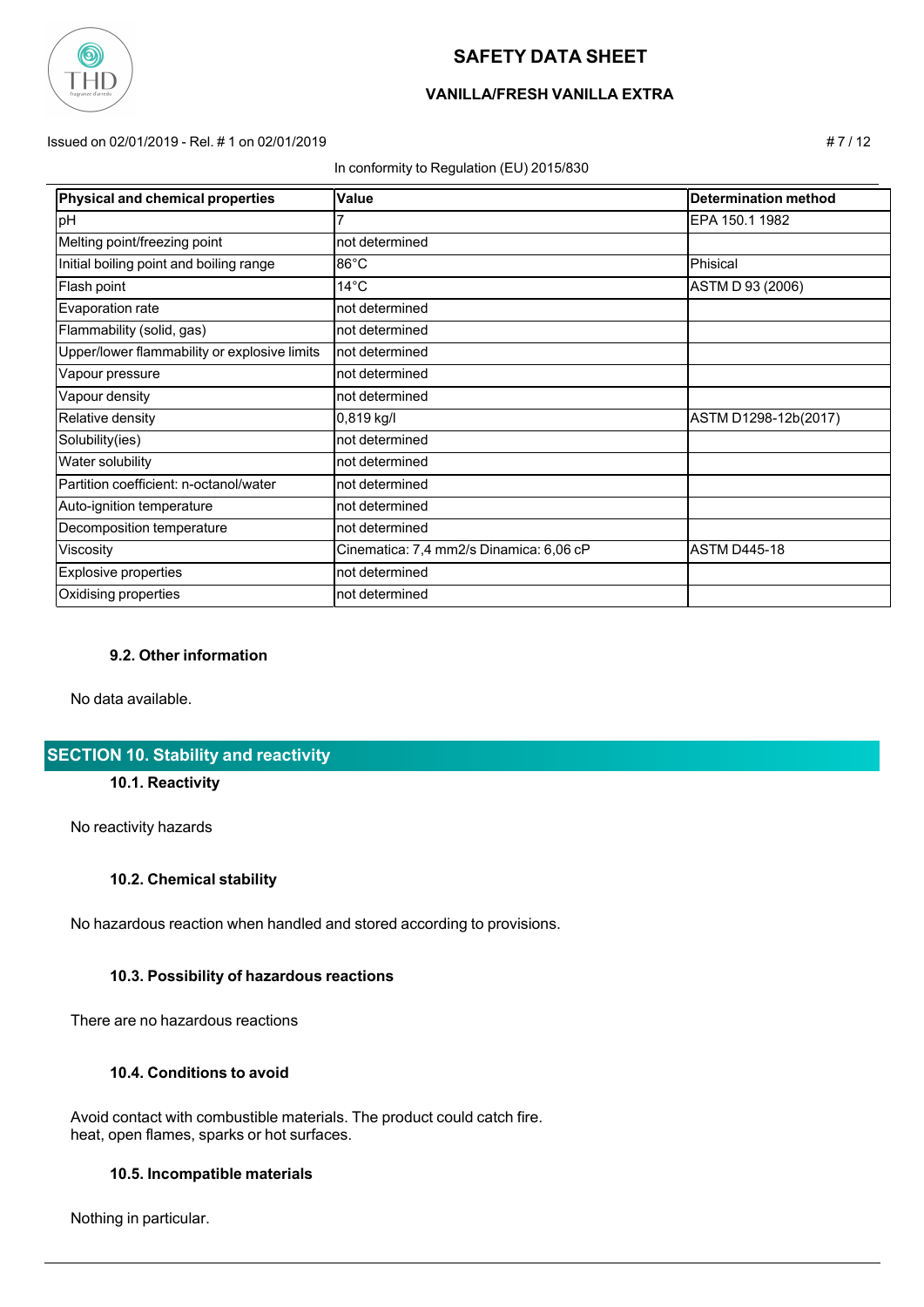

## **VANILLA/FRESH VANILLA EXTRA**

Issued on 02/01/2019 - Rel. # 1 on 02/01/2019 # 8 / 12

In conformity to Regulation (EU) 2015/830

#### **10.6. Hazardous decomposition products**

Does not decompose when used for intended uses.

# **SECTION 11. Toxicological information**

#### **11.1. Information on toxicological effects**

 $ATE(min)$  oral = 41.666,7 mg/kg ATE(mix) dermal =  $\infty$ ATE(mix) inhal = 1.500,0 mg/l/4 h

(a) acute toxicity: based on available data, the classification criteria are not met

(b) skin corrosion/irritationbased on available data, the classification criteria are not met

(c) serious eye damage/irritation: based on available data, the classification criteria are not met

(d) respiratory or skin sensitization: based on available data, the classification criteria are not met

(e) germ cell mutagenicity: based on available data, the classification criteria are not met

(f) carcinogenicity: based on available data, the classification criteria are not met

(g) reproductive toxicity: based on available data, the classification criteria are not met

 (h) specific target organ toxicity (STOT) single exposure: based on available data, the classification criteria are not met

 (i) specific target organ toxicity (STOT) repeated exposurebased on available data, the classification criteria are not met

(j) aspiration hazard: based on available data, the classification criteria are not met

Related to contained substances:

propan-2-ol:

Routes of exposure: the substance can be absorbed into the body by inhalation of its vapour.

INHALATION RISK: A harmful contamination of air sar reached quite slowly due to evaporation of the substance at 20 C; However, for spraying or scattering, much more quickly.

Effects of short-term exposure: the substance is irritating to eyes and respiratory tract pu substance determining effects on the central nervous system, causing depression. Exposure far above the OEL pu lead to unconsciousness. Effects of long-term or repeated: liquid degreasing characteristics.

Acute hazards/symptoms INHALATION cough. Vertigo. Drowsiness. Headache. Sore throat. See If Swallowed. SKIN dry skin.

EYE Redness.

SWALLOWED, abdominal pain. Respiratory difficulties. Nausea. A State of unconsciousness. Vomiting. (Further see inhalation).

N O T E The use of alcoholic beverages enhances the harmful effect.

LD50 (rat) Oral (mg/kg body weight) = 2100

LD50 Dermal (rat or rabbit) (mg/kg body weight) = 2100

D-limonene:

INHALATION RISK: can not be given any indication about the speed with which it reaches a harmful contamination in the air due to evaporation of the substance at 20 C.

Effects of short-term exposure: the substance is irritating to the skin and mildly irritating to eyes effects of REPEATED EXPOSURE or long-term repeated or prolonged contact may cause skin sensitization acute hazards/symptoms SKIN Redness. Pain.

Redness EYES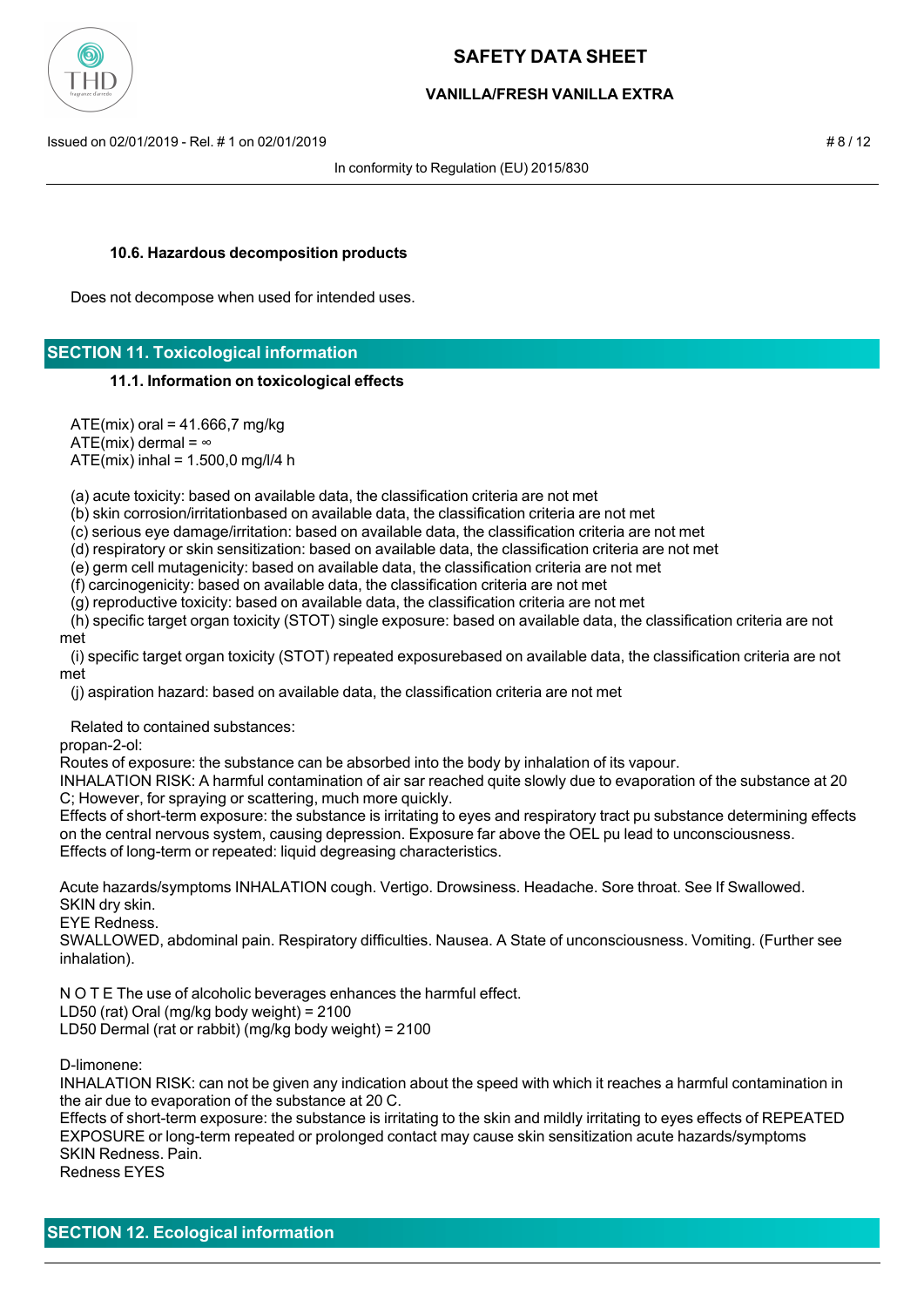

## **VANILLA/FRESH VANILLA EXTRA**

Issued on 02/01/2019 - Rel. # 1 on 02/01/2019 **Assumed by a structure of the structure of the structure of the structure of the structure of the structure of the structure of the structure of the structure of the structure** 

In conformity to Regulation (EU) 2015/830

### **12.1. Toxicity**

 Related to contained substances: D-limonene: The substance is very toxic to aquatic organisms.

The product is dangerous for the environment as it is toxic for aquatic organisms following acute exposure.

Use according to good working practices to avoid pollution into the environment.

### **12.2. Persistence and degradability**

No data available.

#### **12.3. Bioaccumulative potential**

 Related to contained substances: D-limonene: Possible bioaccumulation of this chemical in fish.

### **12.4. Mobility in soil**

 Related to contained substances: propan-2-ol: The pi product water and light fully miscible in 20 C. Is lost by evaporation within one day. Large volumes can penetrate into the soil and contaminate groundwater.

### **12.5. Results of PBT and vPvB assessment**

The substance / mixture NOT contains substances PBT/vPvB according to Regulation (EC) No 1907/2006, Annex XIII

### **12.6. Other adverse effects**

No adverse effects

# **SECTION 13. Disposal considerations**

### **13.1. Waste treatment methods**

 Do not reuse empty containers. Dispose of them in accordance with the regulations in force. Any remaining product should be disposed of according to applicable regulations by addressing to authorized companies. Recover if possible. Send to authorized discharge plants or for incineration under controlled conditions. Operate according to local and National rules in force

# **SECTION 14. Transport information**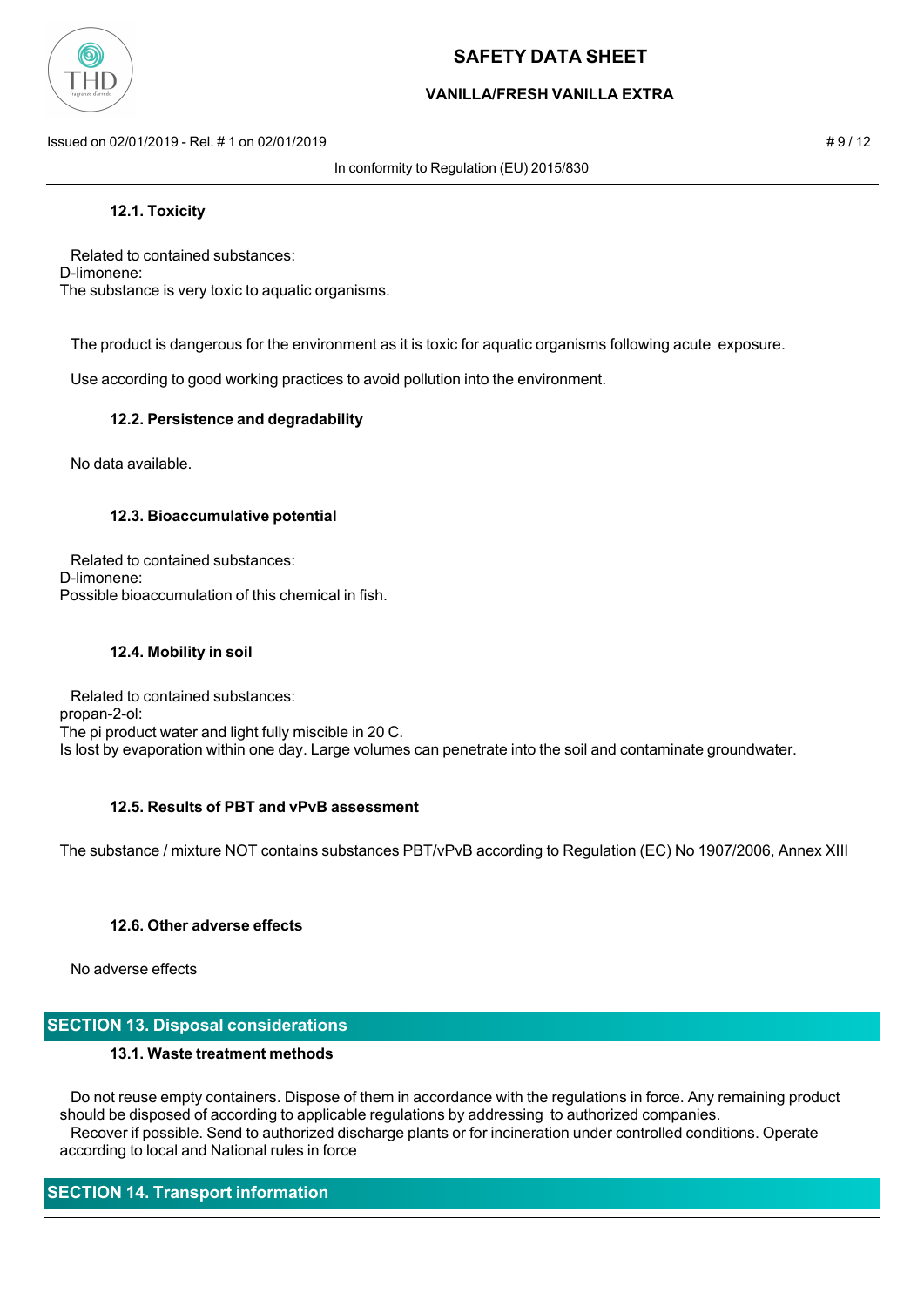

## **VANILLA/FRESH VANILLA EXTRA**

Issued on 02/01/2019 - Rel. # 1 on 02/01/2019 **# 10 / 12** substitution to the state of the state of the state of the state of the state of the state of the state of the state of the state of the state of the state of the s

In conformity to Regulation (EU) 2015/830

#### **14.1. UN number**

#### ADR/RID/IMDG/ICAO-IATA: 1266

ADR exemption because compliance with the following characteristics: Combination packagings: per inner packaging 5 L per package 30 Kg Inner packagings placed in skrink-wrapped or stretch-wrapped trays: per inner packaging 5 L per package 20 Kg

### **14.2. UN proper shipping name**

ADR/RID/IMDG: PRODOTTI PER PROFUMERIA contenenti solventi infiammabili ADR/RID/IMDG: PERFUMERY PRODUCTS with flammable solvents ICAO-IATA: PERFUMERY PRODUCTS with flammable solvents

#### **14.3. Transport hazard class(es)**

ADR/RID/IMDG/ICAO-IATA: Class : 3 ADR/RID/IMDG/ICAO-IATA: Label : Limited quantities ADR: Tunnel restriction code : D/E ADR/RID/IMDG/ICAO-IATA: Limited quantities : 5 L IMDG - EmS : F-E, S-D

#### **14.4. Packing group**

ADR/RID/IMDG/ICAO-IATA: III

### **14.5. Environmental hazards**

ADR/RID/ICAO-IATA: Product is not environmentally hazardous IMDG: Marine polluting agent : Not

#### **14.6. Special precautions for user**

The transport must be carried out by authorised vehicles carrying dangerous goods in accordance with the requirements of the current edition of the agreement and the provisions A.D.R national regulations. The transport must be carried out in the original packaging and in packages that are made from materials resistant to the content and not likely to generate with this dangerous reactions. Employees to the loading and unloading of dangerous goods have received proper training on the risks presented by prepared and on possible procedures to be taken in the event of emergency situations

### **14.7. Transport in bulk according to Annex II of MARPOL73/78 and the IBC Code**

It is not intended to carry bulk

### **SECTION 15. Regulatory information**

**15.1. Safety, health and environmental regulations/legislation specific for the substance or mixture**

Seveso category: P5c - FLAMMABLE LIQUIDS

REGULATION (EU) No 1357/2014 - waste:



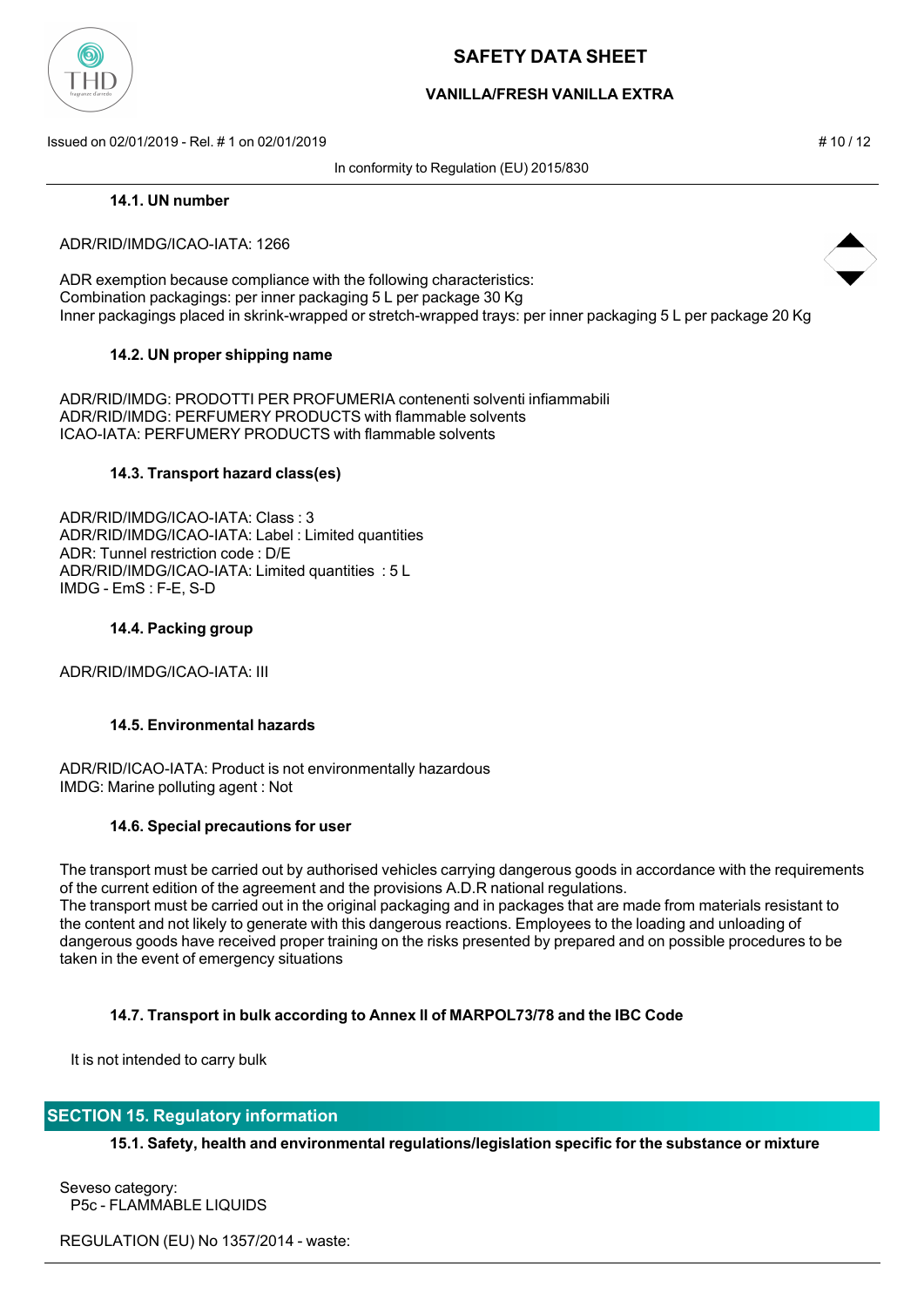

# **VANILLA/FRESH VANILLA EXTRA**

Issued on 02/01/2019 - Rel. # 1 on 02/01/2019 # 11 / 12

In conformity to Regulation (EU) 2015/830

HP3 - Flammable

### **15.2. Chemical safety assessment**

No chemical safety assessment was carried out by the supplier

# **SECTION 16. Other information**

#### **16.1. Other information**

- Description of the hazard statements exposed to point 3
	- H225 = Highly flammable liquid and vapour.
	- H319 = Causes serious eye irritation.
	- H336 = May cause drowsiness or dizziness.
	- H315 = Causes skin irritation.
	- H302 = Harmful if swallowed.
	- H317 = May cause an allergic skin reaction.
	- H318 = Causes serious eye damage.
	- H410 = Very toxic to aquatic life with long lasting effects.
	- H226 = Flammable liquid and vapour.
	- H400 = Very toxic to aquatic life.
	- H331 = Toxic if inhaled.
	- H373 = May cause damage to organs through prolonged or repeated exposure .
- H412 = Harmful to aquatic life with long lasting effects.

Classification based on data of all mixture components

#### GENERAL BIBLIOGRAPHY:

- Council Regulation (EC) 1907/2006 of the European Parliament (REACH)
- Regulation (EC) 1272/2008 of the European Parliament (CLP) and subsequent updates
- Council Regulation (EC) no 758/2013 of the European Parliament
- Regulation (EC) no 2015/830 of the European Parliament
- Regulation (EC) No 528/2012 European Parliament and subsequent updates
- Commission Regulation (EC) No 790/2009 of 10 August 2009
- Commission Regulation (EU) No 286/2011 of 10 March 2011
- Commission Regulation (EU) No 618/2012 of 10 July 2012
- Commission Regulation (EU) No 487/2013 of 8 May 2013
- Council Regulation (EU) No 517/2013 of 13 May 2013
- Commission Regulation (EU) No 758/2013 of 7 August 2013
- Commission Regulation (EU) No 944/2013 of 2 October 2013
- Commission Regulation (EU) No 605/2014 of 5 June 2014
- Commission Regulation (EU) 2015/491 of 23 March 2015
- Commission Regulation (EU) No 1297/2014 of 5 December 2014- Council Regulation (EC) 648/2004 of the European

#### Parliament and subsequent updates

- The Merck Index
- Handling Chemical Safety
- Niosh Registry of Toxic Effects of Chemical Substances
- INRS Fiche Toxicologique
- Patty-Industrial Hygiene and Toxicology
- N.I. Sax-Dangerous properties of Industrial Materials-7 Ed., 1989

#### Note to the user:

the information in this tab are based on knowledge available to us on the date of the latest version.

The user must ensure the fitness and completeness of the information in relation to the specific use of the product.

You should not interpret it as a guarantee of any specific property of the product.

For the use of the product does not fall under our direct control, the obligation of the user to observe under their own liability laws and regulations on hygiene and safety. Do not assume liability for improper use.